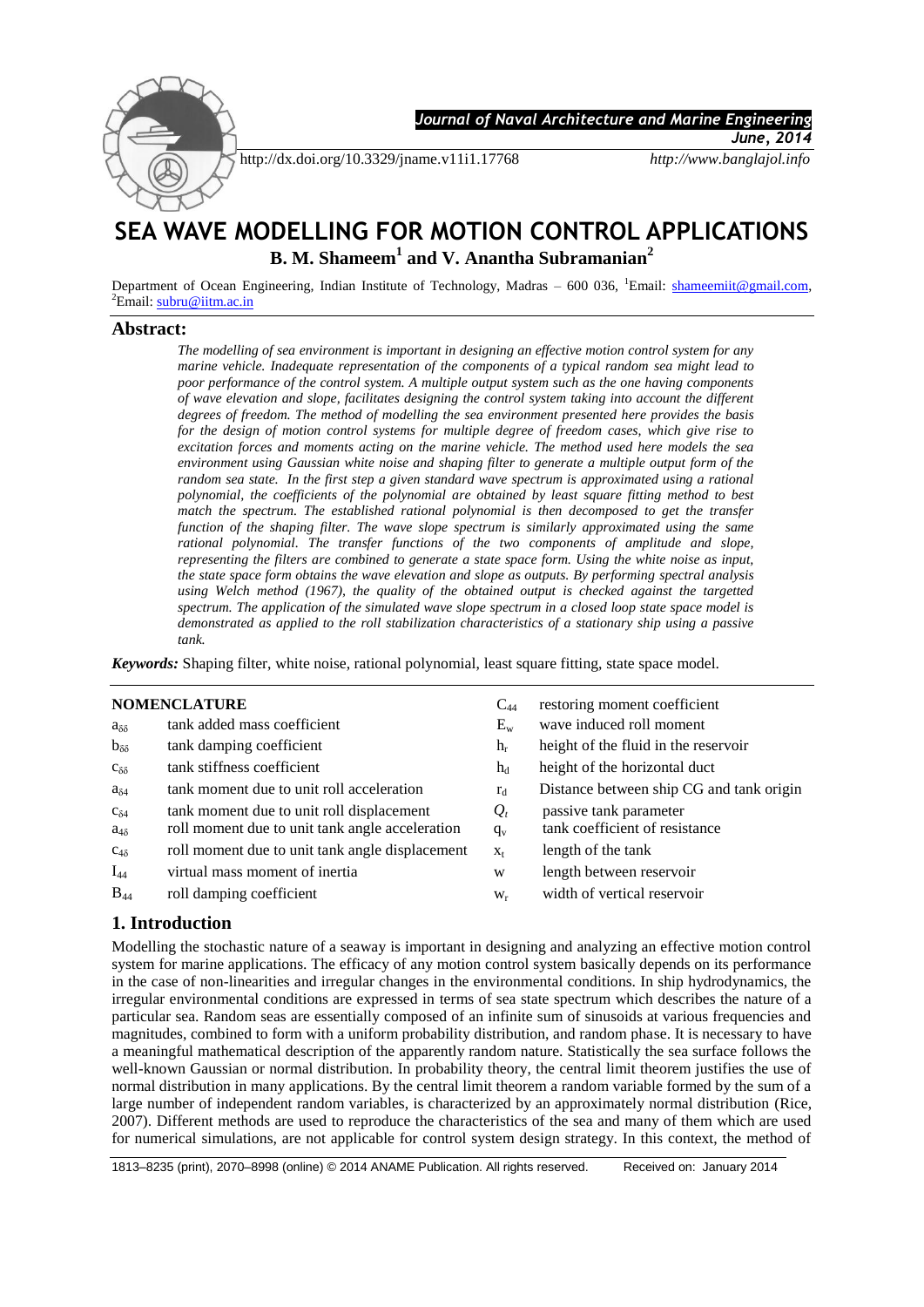shaping filter has been cited as a valuable tool for modelling the stochastic nature of the linear dynamical systems (Martin and David, 2007).

The present paper describes the method of shaping filter for modelling a given sea state condition for motion control applications. The method of shaping filter is based on random process theory, established by filtered white noise. The output of a linear system having appropriate spectral density with an ergodic Guassian white noise input is also an ergodic Guassian random process possessing required spectral density. When the Guassian white noise is sent through the shaping filter, it shapes the white noise signal into the desired colored noise output, i.e., desired random waves of specified frequency. This is the theoretical basis of using shaping filter to generate random wave.

#### **2. Methodology**

The methodology used to generate the components of the sea state spectrum using the method of shaping filter through white noise filtering is depicted in Fig.1. The method has three parts namely: approximation of standard wave spectrum, parameter estimation and finally, simulation of the desired sea state. The standard wave spectrum is approximated for the desired sea state using a rational filter, which consists of a finite degree of polynomials in the numerator and denominator. The spectrum to be achieved is known and therefore the degree of polynomials can be selected to give the estimated shape of the desired spectrum. Secondly, the coefficients of the rational filter are determined by least square fitting to best match the targetted spectrum, named as rational spectrum. The established rational spectrum is then decomposed to get the transfer function of the shaping filter. This can be carried out through spectral factorization (Kallstrom, 1981). The power spectral density function can be related for a unit white noise by the equation:

$$
\Phi_x(\omega) = |Z(j\omega)|^2.1
$$
 (1)

where,  $Z$  is the transfer function of the linear system. By finding  $Z$  from Eq. (1), the spectral density function can be modelled as a linear dynamical system with white noise as input signal. For an even rational polynomial, the power spectrum is decomposed into  $Z(j\omega) Z(-j\omega)$  and the transfer function of shaping filter for the power spectrum is simply  $Z(j\omega)$  (Xu et al., 2011).

The rational polynomial is also used to approximate the wave slope spectrum. The filter transfer function of standard wave spectrum with its slope component is represented into a state space form to obtain single-input and two-output system. By inputting a stationary Guassian white noise signal to the state space representation, the desired sea can be realized in the form of wave elevation and wave slope.



Fig. 1: Methodology for sea wave simulation

#### **3. Sea Wave Modelling**

The seastate spectrum used for the present study takes the form of ITTC 2-parameter wave spectrum that permits period and wave height to be assigned separately, defined by the following (Bhattacharya, 1978):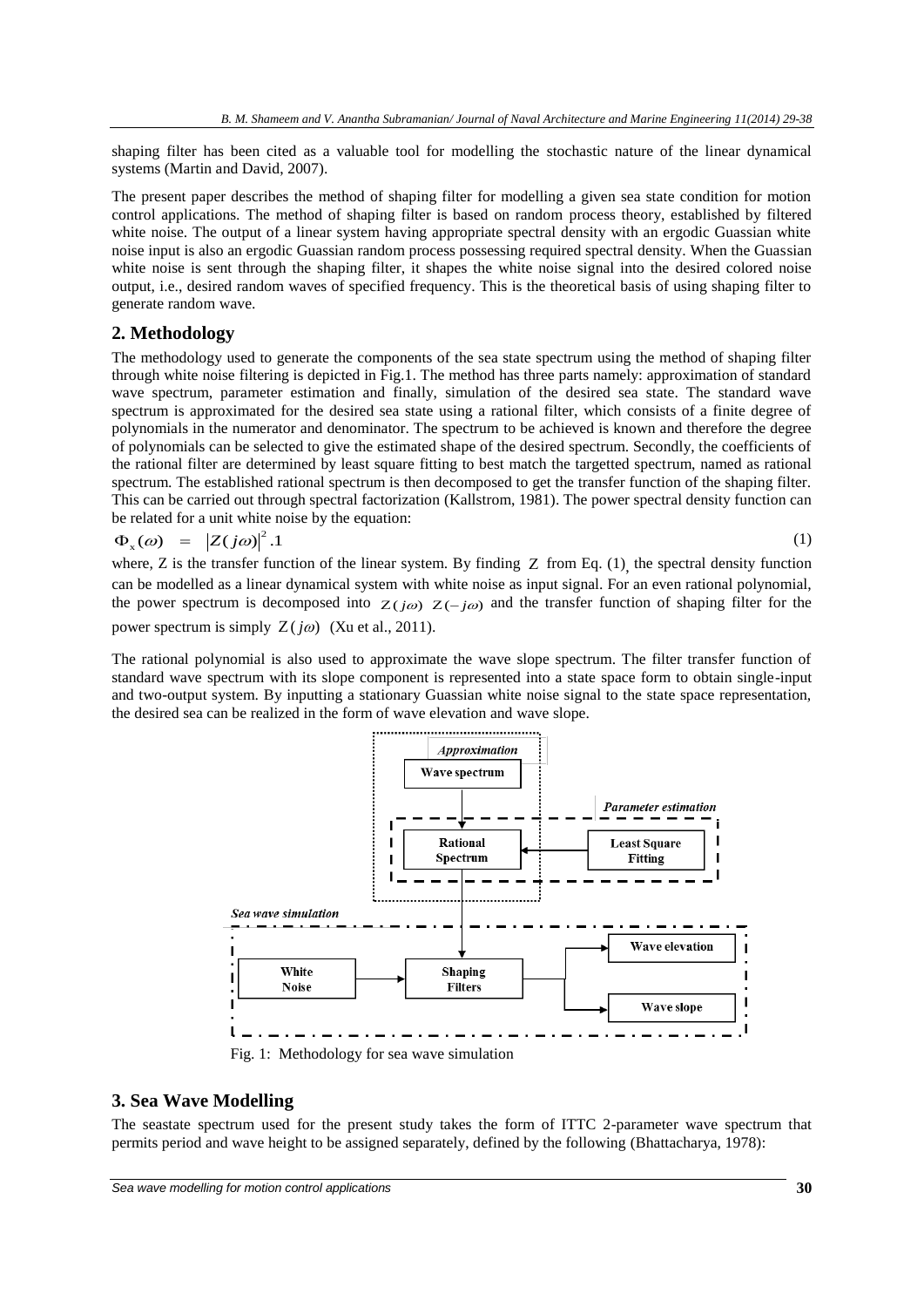$$
S(\omega) = \frac{173 \, \text{H}_s^2}{T_1^4 \, \omega^5} \, \exp\!\left(\frac{-691}{T_1^4 \, \omega^4}\right) \tag{2}
$$

<span id="page-2-0"></span>where  $S(\omega)$  is the wave amplitude spectral ordinate, H<sub>s</sub> is the significant wave height in m,  $\omega$  is the wave frequency in rad/sec and  $T_1$  is the period corresponding to average frequency of the component waves. The definition Table for the sea state considered and the typical values associated with them are given in [Table](#page-2-0) 1.

 **Table 1:** Sea state parameter

| Sea state | height, $H_s$ (m) | Significant wave Characteristic period<br>$\Gamma_1(\text{sec})$ |
|-----------|-------------------|------------------------------------------------------------------|
|           | 3.3               | 97                                                               |

#### **3.1 Rational spectrum approximation**

The following rational polynomial was selected to approximate the standard ITTC spectrum (Kallstrom, 1981):  
\n
$$
S_R(\omega) = \frac{b_2^2 \omega^2}{\omega^6 + (a_1^2 - 2a_2)\omega^4 + (a_2^2 - 2a_1a_3)\omega^2 + a_3^2}
$$
\n(3)

where,  $a_1$ ,  $a_2$ ,  $a_3$ , and  $b_2$  are real numbers.

Eq. (3) can be written in matrix form as:

We now derive the solution for the coefficients in the rational polynomial as shown below:  
\nEq. (3) can be written in matrix form as:  
\n
$$
\left[\omega^2 - S_R(\omega)\omega^4 - S_R(\omega)\omega^2 - S_R(\omega)\right] \begin{bmatrix} b_2^2 \\ a_1^2 - 2a_2 \\ a_2^2 - 2a_1a_3 \\ a_3^2 \end{bmatrix} = S_R(\omega)\omega^6
$$
\n(4)

The ITTC spectrum can be approximated using the rational function as,

$$
S(\omega_i) = S_R(\omega_i), i = 1, 2, ..., N
$$
 (5)

The parameters of the rational spectrum, Eq. (3) can be best approximated by establishing the N algebraic equations by least square method. In matrix notation, the equation for polynomial fit is given by:

$$
H = X.A
$$
 (6)

$$
H = X.A
$$
\n(6)  
\nwhere,  $X = \begin{bmatrix} \omega_1^2 & -S(\omega_1)\omega_1^4 & -S(\omega_1)\omega_1^2 & -S(\omega_1) \\ \omega_2^2 & -S(\omega_2)\omega_2^4 & -S(\omega_2)\omega_2^2 & -S(\omega_2) \\ \dots & \dots & \dots & \dots \end{bmatrix}$  (7)

where, 
$$
X =
$$
  $\begin{bmatrix} ... & ... & ... & ... \\ ... & ... & ... & ... \\ ... & ... & ... & ... \\ \omega_N^2 & -S(\omega_N) \omega_N^4 & -S(\omega_N) \omega_N^2 & -S(\omega_N) \end{bmatrix}$  (7)  
\n $H = [S(\omega_1) \omega_1^6 \quad S(\omega_2) \omega_2^6 \quad ... \quad S(\omega_N) \omega_N^6]$  (8)

$$
A' = [A(1) A(2) A(3) A(4)] \tag{9}
$$

where  $A(1) = b_2^2$  $b_2^2$ , A(2) =  $a_1^2$ -2 $a_2$ , A(3) =  $a_2^2$ -2 $a_1a_3$  and A(4) =  $a_3^2$  $a_3^2$ 

*Sea wave modelling for motion control applications* **31**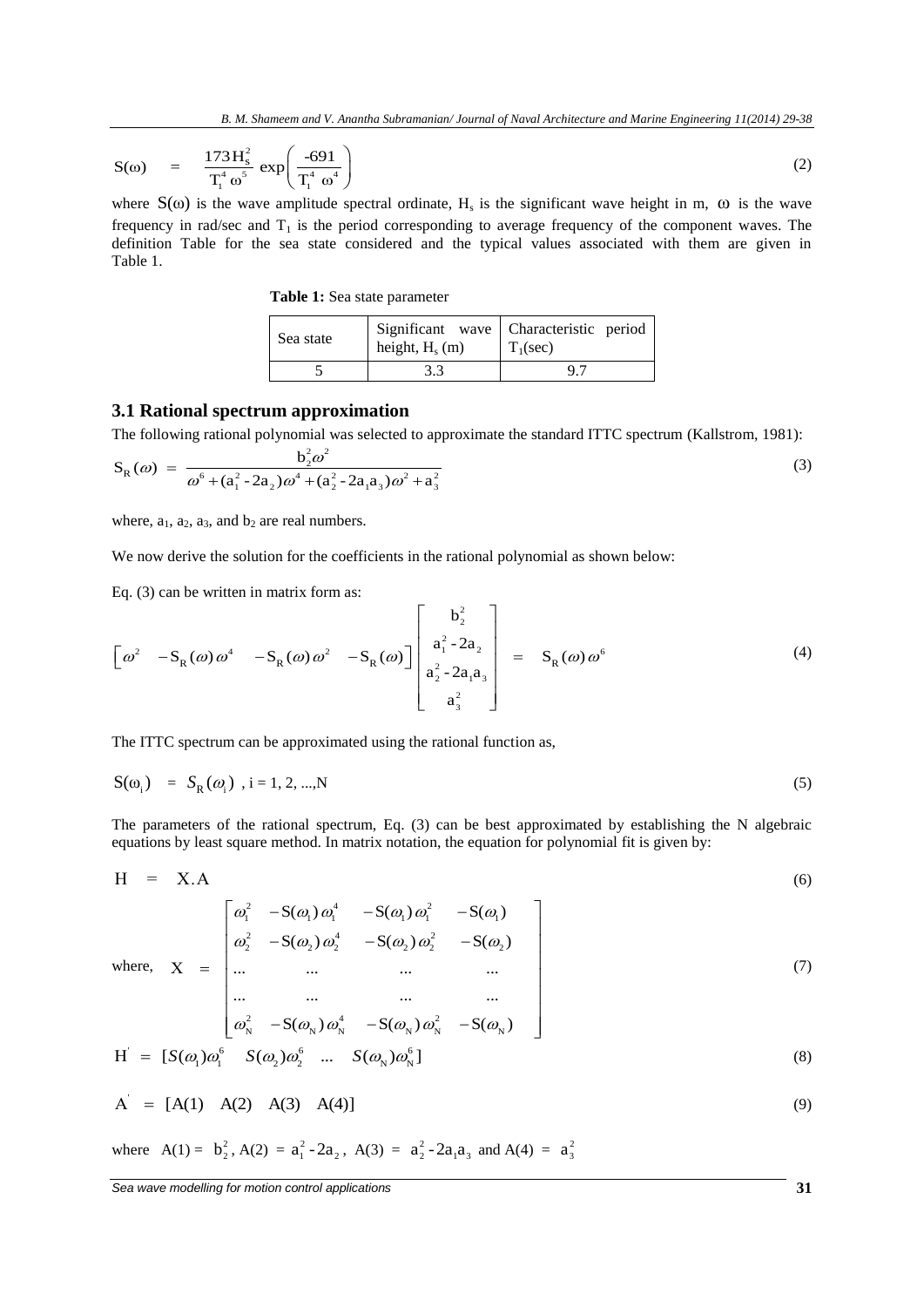Eq. (6) can be solved by pre-multiplying by the transpose  $X<sup>T</sup>$ ,  $X^T$  H =  $X^T$  X A (10)

The parameters of the rational spectrum are obtained by solving the matrix equation by the least square method:  $A = (X^T . X)^{-1} . X^T . H$ (11)

In order to know the coefficient values of the rational polynomial  $a_1$ ,  $a_2$ ,  $a_3$ , and  $b_2$ ,  $A(3)$  is now written as:

$$
A(3) = \left(\frac{a_1^2 - A(2)}{2}\right)^2 - 2a_1\sqrt{A(4)}
$$
\n(12)

Eq. (12) is a fourth degree equation:  
\n
$$
a_1^4 - 2A(2)a_1^2 - 8\sqrt{A(4)}a_1 + A(2)^2 - 4A(3) = 0
$$
\n(13)

The coefficient value for  $a_1$  is obtained by solving Eq. (13) and from the expression for  $A(2)$ , the coefficient value for  $a_2$  is also obtained. The least square fitted values are substituted in Eq. (3) to get the approximated rational spectrum of the Standard ITTC spectrum, Eq. (2).

The comparisons of sea spectrum with the obtained rational spectrum are shown in Fig. (2). The coefficient values obtained are presented in Table 2.



Fig. 2: Rational spectrum approximation for given sea state

 **Table 2:** Coefficient values for rational spectrum

| Sea state | b›<br>- | a <sub>i</sub> | $a_2$ | a     |
|-----------|---------|----------------|-------|-------|
| - 1       | 0.298   | 0.792          | 0.442 | 0.148 |

#### **3.2 Shaping filter**

**3.2 Shapping filter**  
The spectral factorization on the rational function in Eq. (3) will have the form in S-domain (Kallstrom, 1981):  

$$
S_R(s) = \frac{-b_2s}{-s^3 + a_1s^2 - a_2s + a_3} \cdot \frac{b_2s}{s^3 + a_1s^2 + a_2s + a_3}
$$
(14)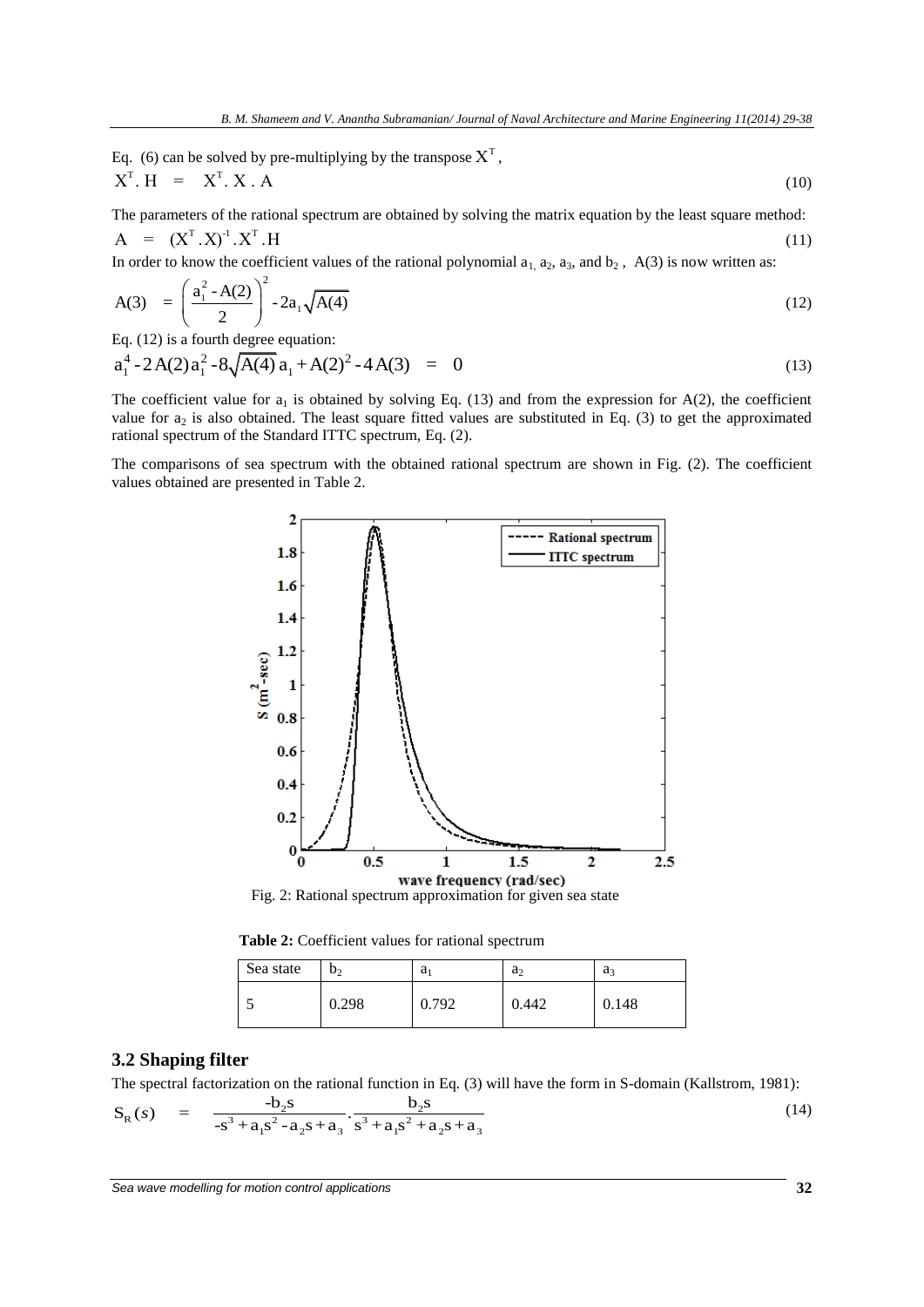The zero points, pole points and gain in the left plane of S-domain constitute the right hand factor of Eq. (14).

As mentioned earlier, the transfer function of shaping filter is,  
\n
$$
S(s) = \frac{b_2s}{s^3 + a_1s^2 + a_2s + a_3}
$$
\n(15)

Oscillatory motion such as roll motion, is more sensitive to wave slope than the wave height. The same formulation can be used to define the wave slope realization by approximating the wave slope spectrum. The wave slope spectrum can be represented with respect to rational filter:

$$
\Phi_{s} = \frac{\omega^{4}}{g^{2}} S_{R}(\omega) \tag{16}
$$

The slope spectrum obtained in Eq. (16) can be approximated by the following filter:  
\n
$$
\Phi_s(s) = \frac{\text{cb}_2 s^2}{s^3 + a_1 s^2 + a_2 s + a_3}
$$
\n(17)

where, c is a constant. The value of c can be obtained in an analogous manner by approximating the slope spectrum in Eq. (16) with the slope filter, i.e., Eq. (17). Figure 3 shows the wave slope spectrum approximation for the given sea state with the filter Eq. (17). The comparison shows good match in the peak region of the slope spectrum. Thus, the values for c were obtained and estimated as -0.061 for generating the wave slope spectrum. By combining filter Eqs. (15) and (17), a state space representation for a single input and multiple output system  $\begin{bmatrix} 1 \\ 2 \end{bmatrix}$  is achieved which can be used as an input for control system design:

$$
\begin{bmatrix}\nx_1 \\
x_2 \\
x_3\n\end{bmatrix} = \begin{bmatrix}\n-a_1 & 1 & 0 \\
-a_2 & 0 & 1 \\
-a_3 & 0 & 0\n\end{bmatrix} \begin{bmatrix}\nx_1 \\
x_2 \\
x_3\n\end{bmatrix} + \begin{bmatrix}\n0 \\
b_2 \\
0\n\end{bmatrix} e
$$
\n(18)

$$
\begin{bmatrix} h \\ s \end{bmatrix} = \begin{bmatrix} 1 & 0 & 0 \\ -a_1 c & c & 0 \end{bmatrix} \begin{bmatrix} x_1 \\ x_2 \\ x_3 \end{bmatrix}
$$
 (19)

where, wave height (h) and wave slope (s) are the output of this system. The wave height and wave slope have been realized by passing the white noise signal through the shaping filter for standard deviation corresponding to 4.5 and time step of 0.1s. The MATLAB based simulations are shown as results in Fig. 4.

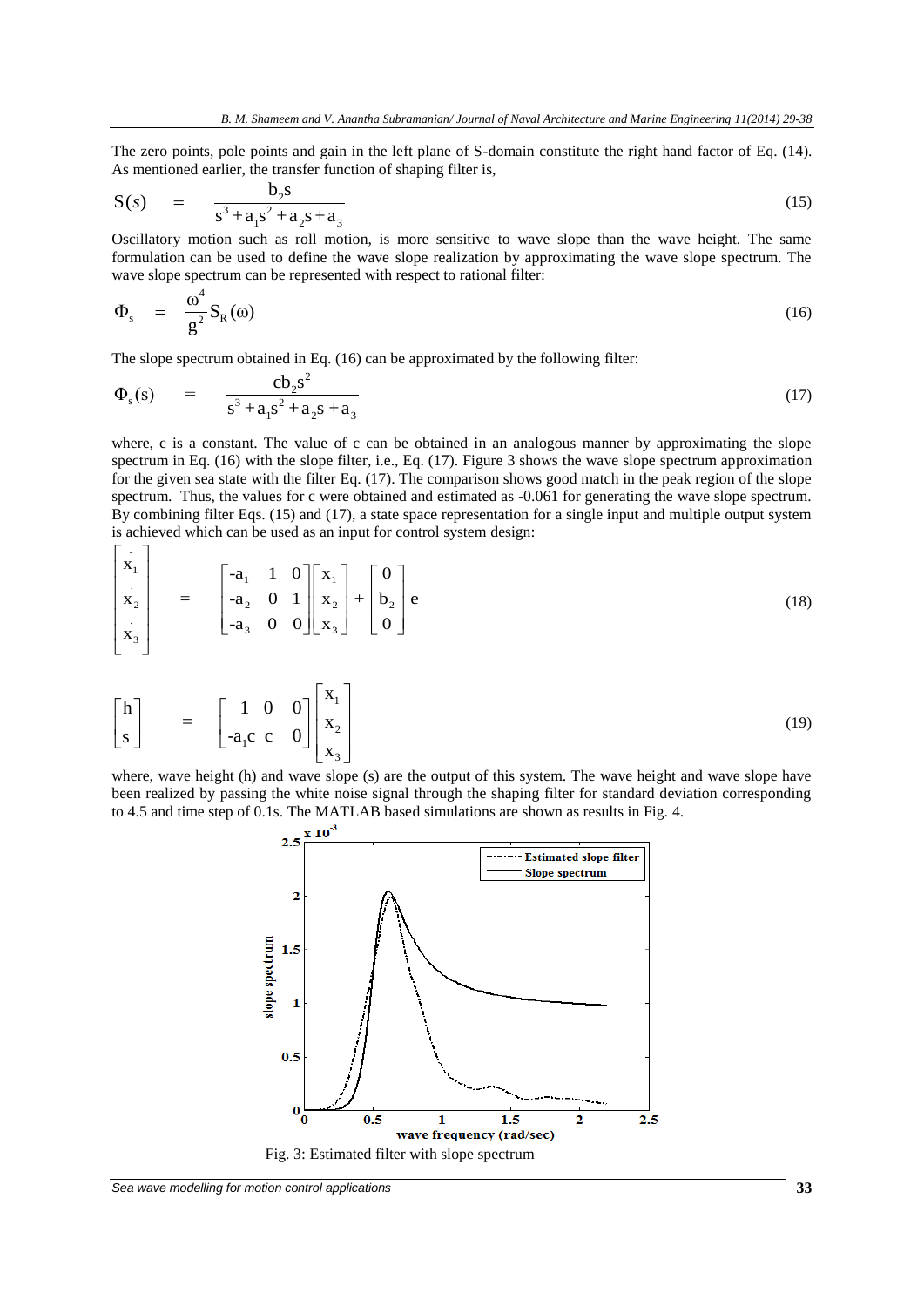

Fig. 4: Wave height and wave slope realization for sea state 5

#### **4. Spectral Analysis**

A spectral analysis of the output has been performed using Welch method (1967) to test the filter output against the desired sea state spectrum. The Welch method estimates the spectrum of a given signal by grouping the data into overlapping segments, computing a modified periodogram of each segment, and then averaging the spectrum over all the sets. Fast Fourier Transform (FFT) is used to estimate the spectrum of each set, which involves sectioning the record, taking modified periodograms of these sections, and averaging these modified periodograms. By permitting data sample overlap, the averaging of modified periodograms tends to decrease the variance of the estimated power spectral density.

In the method, for a given stochastic process, K segments are assumed which cover the entire record of the process, then for each segment of length L, a modified periodogram is calculated. A data window  $W(j)$ ,  $j = 0,..., L-1$ , is selected to form the segment sequence. Then finite Fourier transforms are taken,  $A_1(n), ..., A_k(n)$  to estimate these sequences. The spectral estimate is the average of these

periodograms. The estimator (Welch, 1967) is given as follows:  
\n
$$
P(f_n) = \frac{1}{K} \sum_{k=1}^{K} I_k(f_n) , \quad (n=0,1,...,L/2 \text{ and } k=1,2,...,K)
$$
\nwhere,  $f_n = \frac{n}{L}$  (20)

where,  $n - \overline{L}$ 

$$
I_k(f_n) = \frac{L}{U} |A_k(n)|^2
$$
, and  

$$
U = \frac{1}{L} \sum_{j=0}^{L-1} W^2(j)
$$

A periodic Hamming window is taken as the window function. The method reduces computations and gives better control over the variance characteristics of the estimated power spectral density. A close correlation is achieved and the spectral analysis confirms the sea state spectra. The estimated spectrum is shown in Fig.5.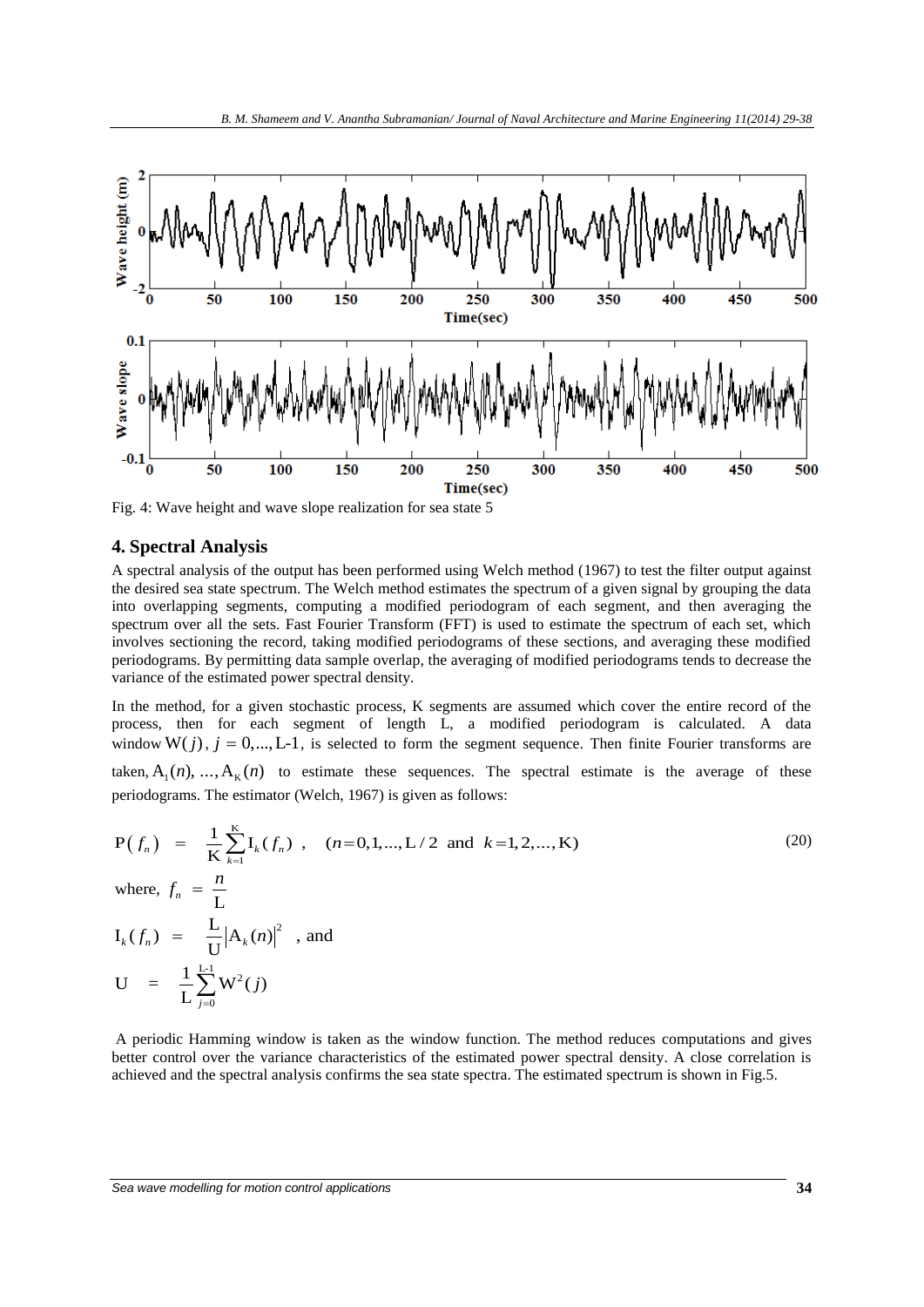

Fig. 5: Spectral estimation of wave spectrum for sea state 5

#### **5. State Space Modelling of Passive Tank Stabilization**

The generated wave slope components are used to demonstrate the effect of passive tank stabilization in irregular waves. Passive tanks are more effective in regular waves than random waves. Phan et al., (2008) have validated the performance of an anti-roll tank in irregular wave conditions. A state space modelling of ship system with passive tank has been presented here to demonstrate the effectiveness of the method and for design of such motion control systems.

The generated wave slope has been used to perturb the ship from its equilibrium position at zero speed in beam sea condition. The particulars of the ship and anti-roll tank are shown in Table 3 and 4. The geometric representation and the nomenclature used for the tank dimensions are followed as given in Gawad et al., (2001).

| Ship particulars            |                   |  |  |
|-----------------------------|-------------------|--|--|
| Length, $L_{PP}$            | 123.20 m          |  |  |
| Displacement                | 3990 tons         |  |  |
| Max. beam                   | $14.40 \text{ m}$ |  |  |
| Draft                       | $4.50 \text{ m}$  |  |  |
| Metacentric height $(GM_T)$ | $1.30 \text{ m}$  |  |  |
| Natural roll period         | 9.80 s            |  |  |
| $K_{XX}$                    | 5.40 m            |  |  |
| $K_{YY}$                    | $30.30 \text{ m}$ |  |  |
| $K_{77}$                    | $30.30 \text{ m}$ |  |  |

 **Table 4:** General characteristics of the tank

| Tank particulars                         |                       |  |  |
|------------------------------------------|-----------------------|--|--|
| Length of the tank                       | $3.74 \text{ m}$      |  |  |
| Length between reservoir                 | $11.00 \text{ m}$     |  |  |
| Width of vertical reservoir              | $3.00 \text{ m}$      |  |  |
| Fluid height in the reservoir            | $4.00 \text{ m}$      |  |  |
| Height of horizontal duct                | $0.85 \; \mathrm{m}$  |  |  |
| Distance between ship CG and tank origin | $2.50 \text{ m}$      |  |  |
| Fluid density                            | $1025 \text{ kg/m}^3$ |  |  |
| Tank fluid volume                        | $127 \text{ m}^3$     |  |  |

The liquid level inside the tank is adjusted to get the highest effect, i.e., at the selected liquid level the natural frequency of the tank and ship are best matched. The coupled equation of motion of ship in the presence of a

frequency of the tank and ship are best matched. The coupled equation of motion of ship in the presence of a  
passive tank and fluid motion inside the tank is expressed as:  

$$
\dot{\phi} = \frac{E_w}{I_{44}} - \frac{B_{44}}{I_{44}} \dot{\phi} - \frac{C_{44}}{I_{44}} \dot{\phi} + \frac{a_{4\delta}}{I_{44}} \delta + \frac{c_{4\delta}}{I_{44}} \delta \qquad (21)
$$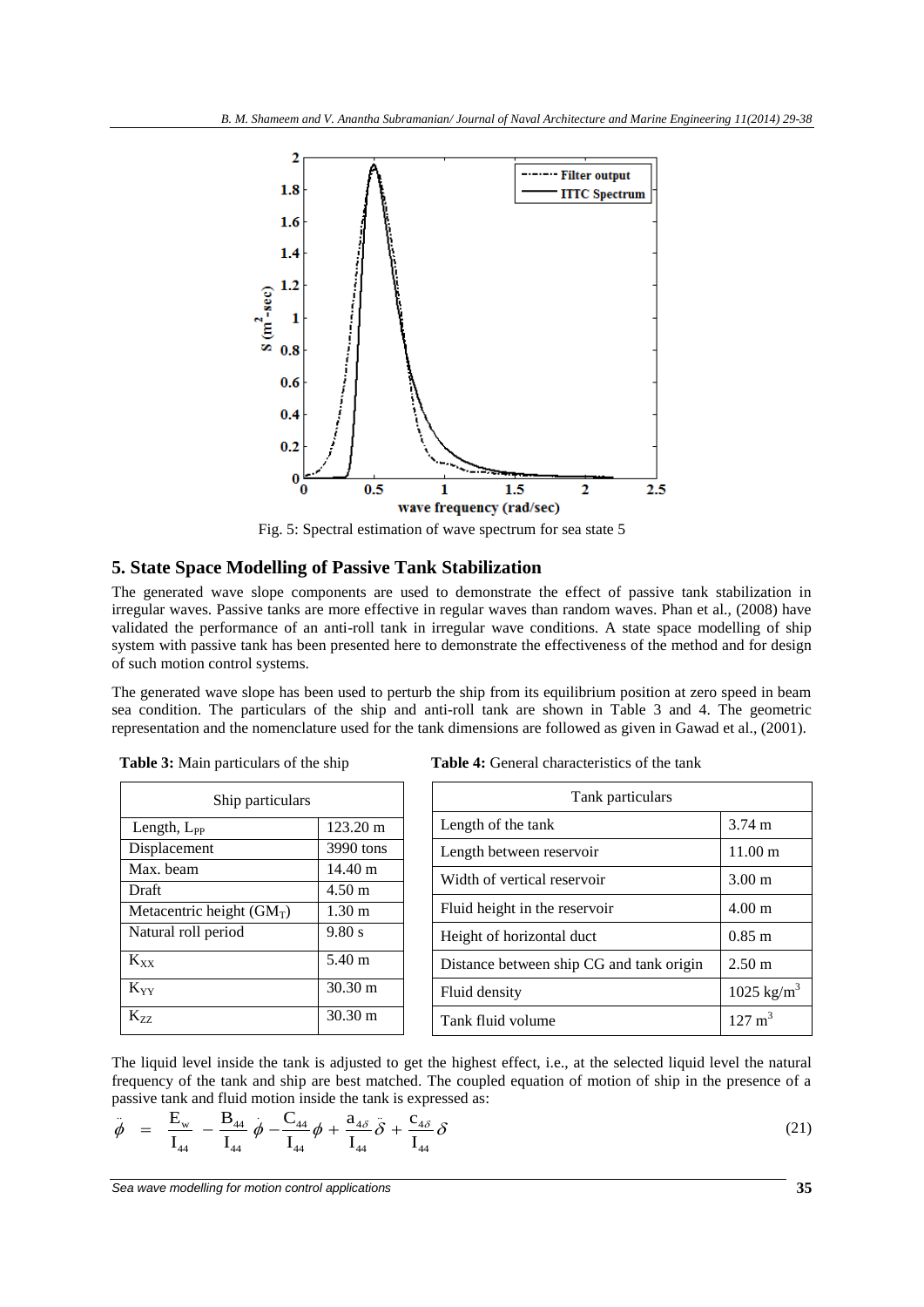$$
\delta = -\frac{a_{\delta 4}}{a_{\delta \delta}} \dot{\phi} - \frac{c_{\delta 4}}{a_{\delta \delta}} \dot{\phi} - \frac{b_{\delta \delta}}{a_{\delta \delta}} \dot{\delta} - \frac{c_{\delta \delta}}{a_{\delta \delta}} \delta
$$
(22)

The formula to obtain the tank coefficients are given below (Gawad et al., 2001):  
\n
$$
a_{\delta\delta} = Q_t w_r \left( \frac{w}{2h_d} \frac{h_r}{w_r} \right)
$$
\n(23)

$$
b_{\delta\delta} = Q_t q_v w_r \left(\frac{w}{2h_d^2} + \frac{h_r}{w_r^2}\right)
$$
 (24)

$$
c_{\delta\delta} = Q_t g
$$
  
\n
$$
c_{\delta 4} = Q_t g
$$
\n(25)

$$
a_{s4} = Q_{s4} \tag{27}
$$

$$
a_{4\delta} = a_{\delta 4} \tag{28}
$$

$$
c_{4\delta} = c_{\delta 4} \tag{29}
$$

$$
\mathbf{Q}_{t} = \frac{1}{2} \rho_{t} \mathbf{w}_{r} \mathbf{w}^{2} \mathbf{x}_{t} \tag{30}
$$

The ship motion coefficients have been obtained using standard strip theory program, SEAWAY (Journee, 2001). For modelling the anti-roll tank stabilization, a state space representation:

$$
\dot{x} = \text{F}x + \text{G}u + \text{IIE}_w \tag{31}
$$

where, F is the system matrix, G is the input matrix and  $\Pi$  is the disturbance distribution matrix. For this case, i.e., passive stabilization, input is zero and the stabilization is only due to the movement of water inside the tank. For a beam sea, the wave induced roll moment is calculated from the wave slope and the quasi-static excitation (Sgobbo and Parsons, 1999):

$$
E_w = (\nabla \rho g \text{ GM}_{\text{T}}). \text{ (wave slope)} \tag{32}
$$

(Sgobbo and Parsons, 1999):  
\nE<sub>w</sub> = (
$$
\nabla \rho g
$$
 GM<sub>T</sub>). (wave slope)  
\nTherefore, Eqs. (21) and (22) are represented in a state space form as follows:  
\n
$$
\begin{bmatrix}\n\dot{\phi} \\
\dot{\phi} \\
\dot{\phi} \\
\dot{\dot{\sigma}} \\
\dot{\dot{\sigma}}\n\end{bmatrix} = \begin{bmatrix}\nB_{44} & -\frac{1}{p} \left(C_{44} + \frac{a_{43} C_{54}}{a_{33}}\right) & -\frac{a_{43} b_{33}}{p_{43}} & \frac{1}{p} \left(C_{43} - \frac{a_{43} C_{38}}{a_{38}}\right) \\
1 & 0 & 0 & 0 \\
\frac{a_{34} B_{44}}{Q I_{44}} & -\frac{1}{Q} \left(C_{34} - \frac{a_{34} C_{44}}{I_{44}}\right) & -\frac{b_{35}}{Q} & -\frac{1}{Q} \left(C_{35} + \frac{a_{34} c_{45}}{I_{44}}\right) \\
0 & 0 & 1 & 0\n\end{bmatrix} \begin{bmatrix}\n\dot{\phi} \\
\dot{\phi} \\
\dot{\delta} \\
\dot{\delta}\n\end{bmatrix}
$$
\n
$$
+ \begin{bmatrix}\n\frac{\nabla \rho g \, GM_{T}}{p} \\
0 \\
0 \\
0 \\
0\n\end{bmatrix} [wave slope] (33)
$$

where,  $P = I_{44} + \frac{a_{4\delta}a_{\delta4}}{a_{4\delta}a_{\delta4}}$ *a*  $\delta^{\mathbf{u}}\delta^4$ δδ  $= \mathbf{I}_{44} + \frac{a_{4\delta}a_{\delta 4}}{4}$  and  $\mathbf{Q} = a_{\delta \delta} + \frac{a_{\delta 4}a_{4}}{4}$ 44  $Q = a_{ss} + \frac{a_{s4}a}{1}$ I  $= a_{\delta\delta} + \frac{a_{\delta 4}a_{4\delta}}{I}$ 

Based on the above state space representation, a computational model is setup using MATLAB and Simulink. The corresponding mathematical expressions were specified through user defined function (Fcn block) in Simulink. The modelling of system dynamics along with the wave slope is shown in [Fig.6](#page-8-0). The performance of the passive tank in irregular sea is shown in Fig.7. The RMS value obtained for the simulation has been presented in Table 5.

*Sea wave modelling for motion control applications* **36**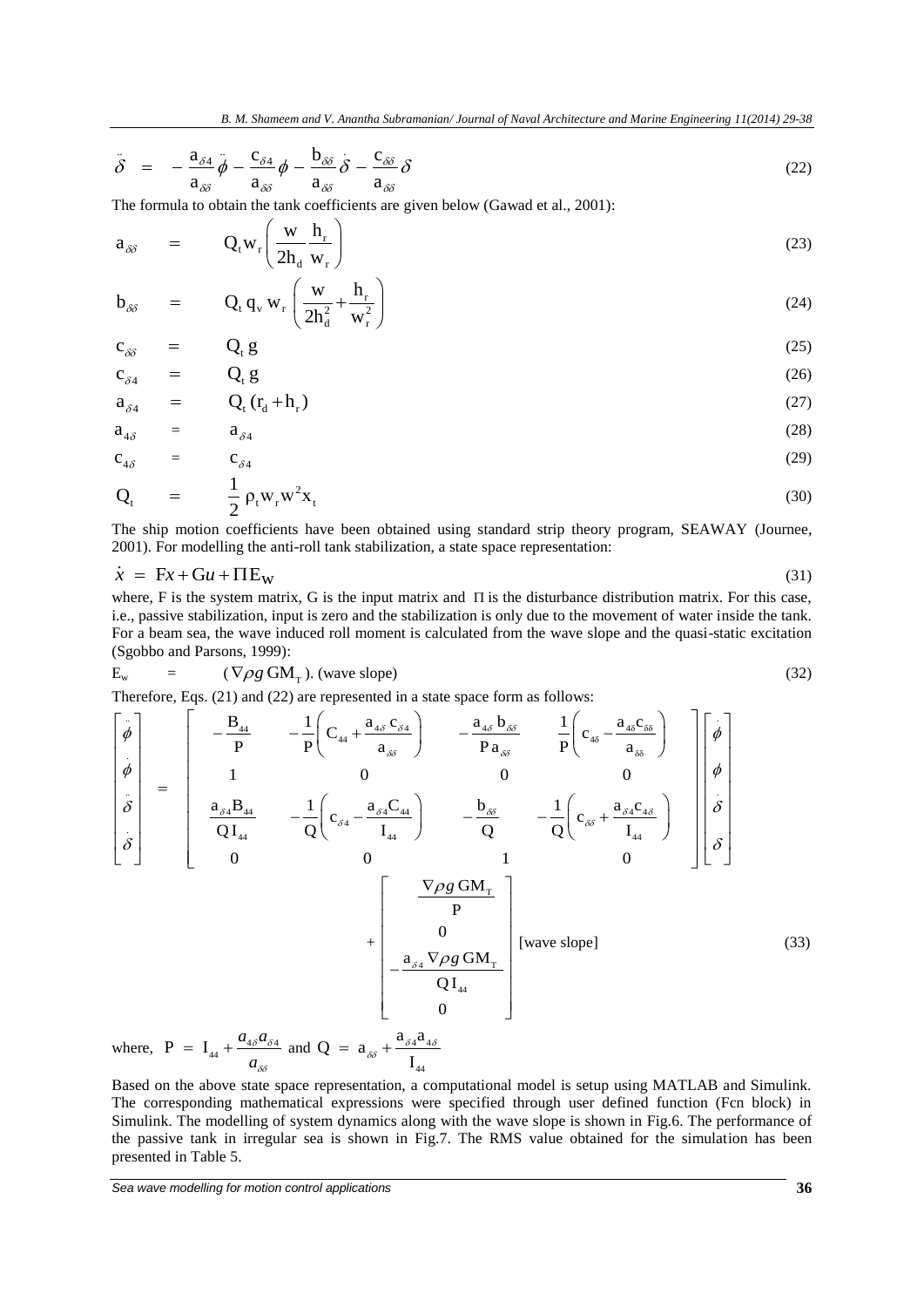

Fig. 6: Closed loop modelling of system matrix

<span id="page-8-0"></span>

Fig. 7: Simulated results of roll reduction using passive tank in irregular sea

**Sea wave modelling for motion control applications 37**